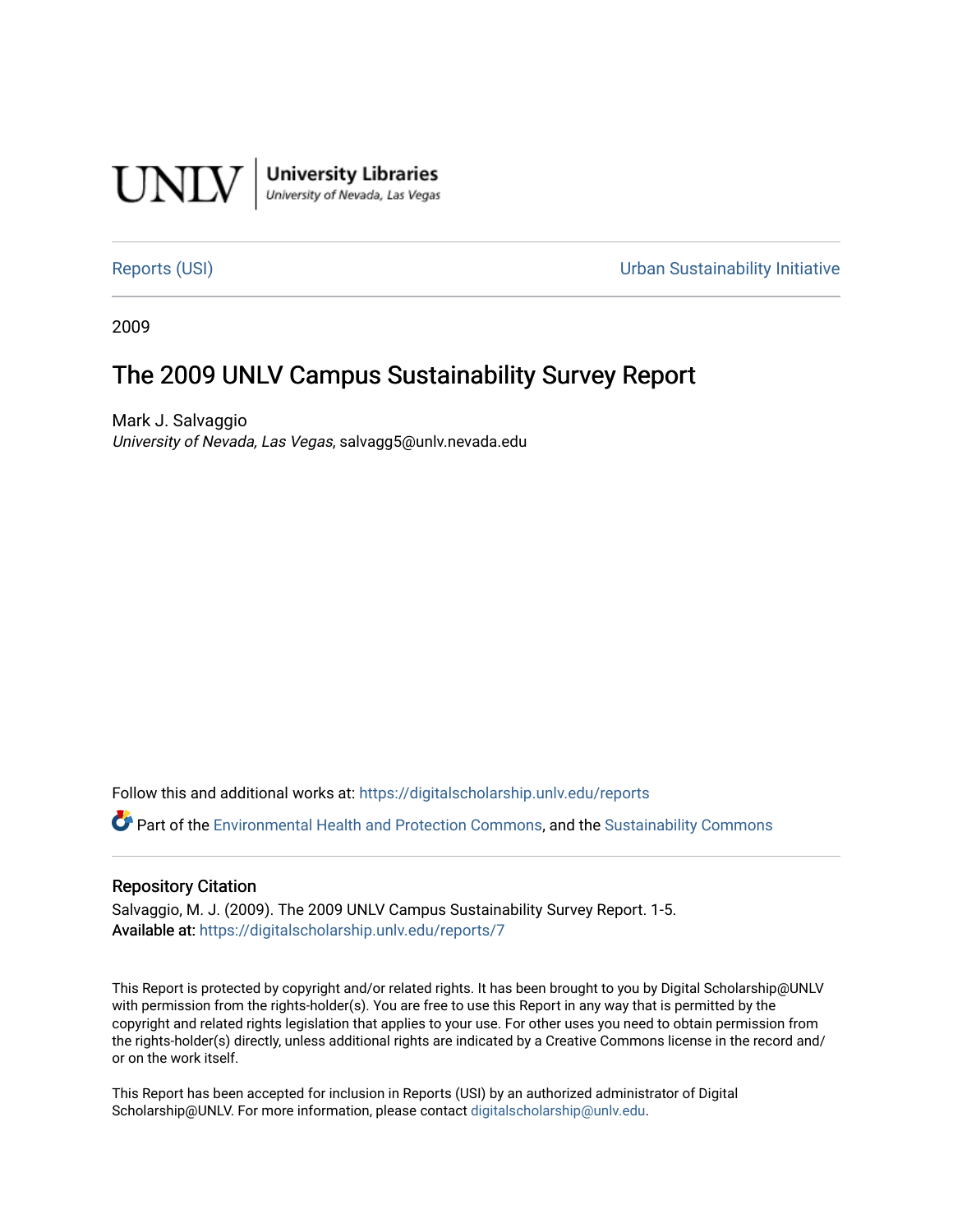

## *The 2009 UNLV Campus Sustainability Survey Report*

In an effort to understand environmental awareness, concerns, practices, and values at the University of Nevada, Las Vegas (UNLV), the Urban Sustainability Initiative (USI) conducted its first campus environmental sustainability survey during the months of March, April, and May 2009. This pilot study was developed to collect baseline data from students, faculty, and staff members at the UNLV campus to be used in a longitudinal study that assesses attitudes and preferences towards environmental sustainability issues. This research project is guided by one of the major goals of USI, which involves reaching out to the academic community to help find workable solutions to the challenges facing the Las Vegas metro area, specifically in regards to environmental issues. This long-term study focuses on achieving campus environmental sustainability at UNLV.

#### Importance of the Survey

There is a need for a UNLV campus environmental sustainability survey, which provides the voice of the academic community. Over the last few years, other universities have also developed campus sustainability surveys. Many of these surveys and reports can be found on the Association for the Advancement of Sustainability in Higher Education website (www.aashe.org). These include surveys developed and administered at Harvard University, Michigan State University, University of Colorado at Boulder, University of Connecticut, University of Hawaii at Manoa, and Wichita State University. These surveys have focused on understanding environmental attitudes, environmental habits, evaluating campus awareness of global climate change, and opinions about campus environmental initiatives.

#### UNLV Survey Themes

The major themes of the 2009 UNLV Campus Sustainability Survey include the following:

- ¾ Background Information on UNLV Respondents
- ¾ General Concerns, Practices, and Knowledge, about Environmental Issues
- ¾ Achieving Environmental Sustainability: Ranking Priority of Responsibility
- $\triangleright$  UNLV Campus and Environmental Sustainability: Campus Curriculum and Operations
- ¾ Environmental Values (NEP Scale)

#### **Survey Methods & Data**

A web-based survey was created using SurveyMonkey, which was then administered to UNLV students, faculty, and staff members. Respondents were obtained by posting information about taking the survey and the survey link on "UNLV Today," which delivers information daily via e-mail to students, faculty, and staff members about upcoming events, training, benefit changes, and organizational changes. The same method was used on the "UNLV RAVE network," which delivers Rebel Announcements via a weekly e-newsletter to UNLV students. Finally, in order to reach students who might not otherwise have viewed the RAVE announcement, the survey was e-mailed directly to all current students with a UNLV e-mail account, using a list generated by the Admissions and Records Department.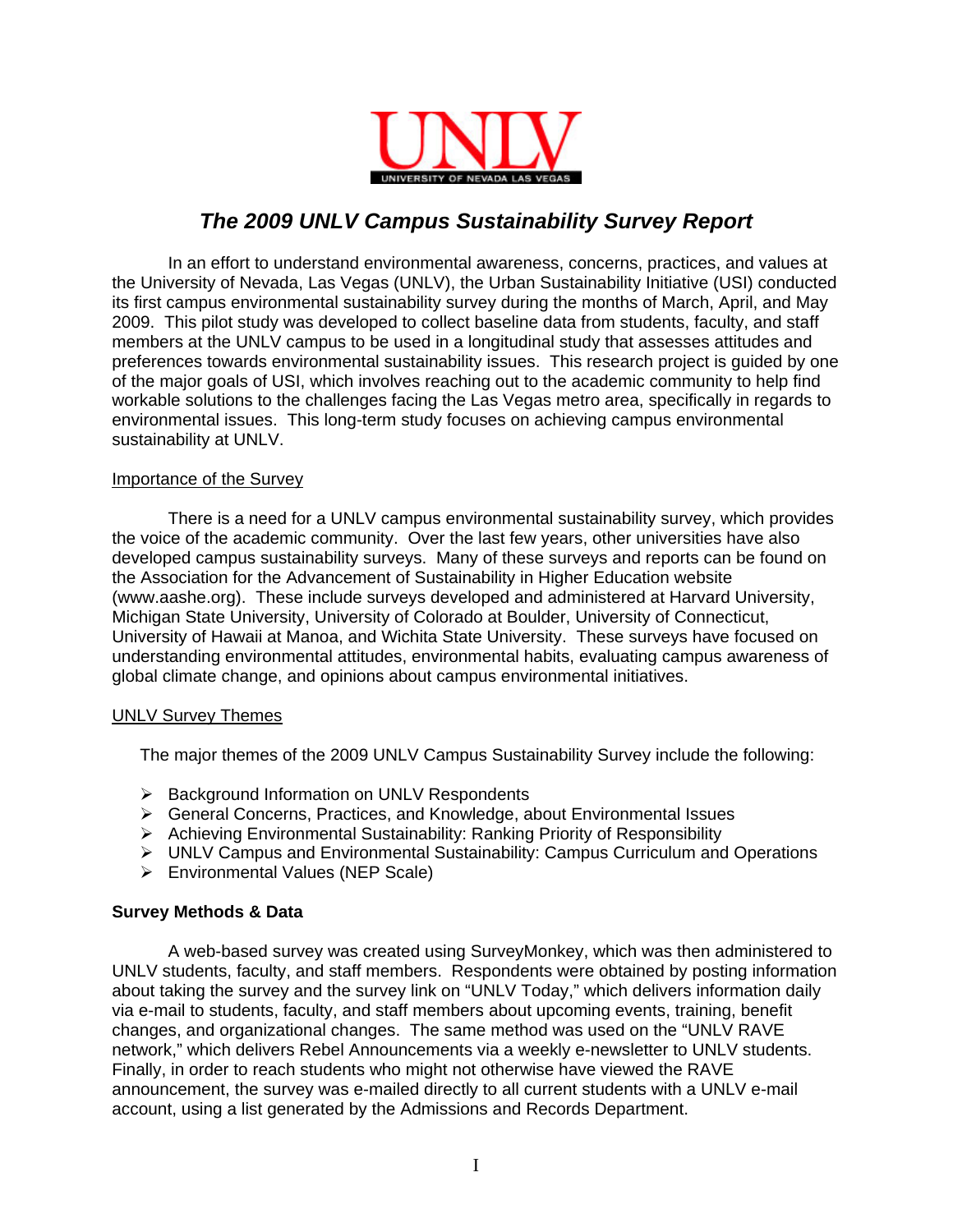#### Sample

The final sample included 939 students, 51 faculty members, 69 professional staff members, and 33 classified staff members. The student sample included 110 freshmen and sophomores, 185 juniors, 325 seniors, and 324 graduate students. Within the student sample there were 550 females and 386 males. The mean age was 28 years old among students. The primary student ethnicity included 599 Caucasians, 92 Hispanics, 14 African-Americans, 108 Asians, 34 Pacific Islanders, and 31 other races.

#### **Survey Results**

 The following results are based on descriptive information about the student sample. Students' areas of study were grouped accordingly and the following bar chart displays the breakdown in percent. This bar chart shows variation in distribution among the grouped areas of study. However, the groups "Education/Counseling/University Studies," "Humanities/Social Sciences," "Physical Sciences/Mathematics/Engineering," and "Business/Economics," provide the majority of student respondents.



#### Student area of study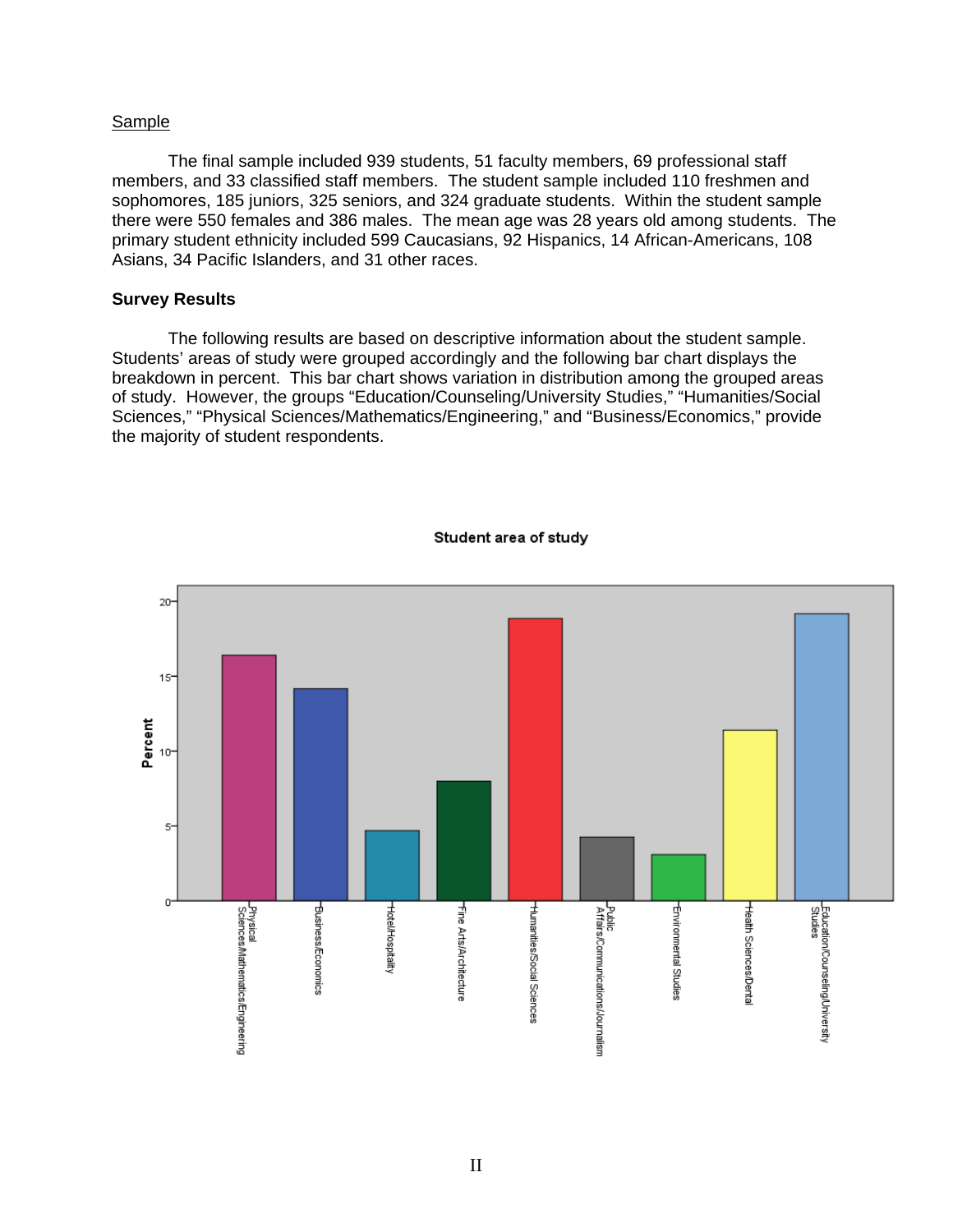## Concerns and Knowledge about Environmental Issues

The majority of respondents have concerns and knowledge about environmental issues.

- 78.4% of respondents are concerned about global climate change
- *89.4%* of respondents are concerned about future water shortages in Southern Nevada
- *78%* of respondents are familiar with the term "environmental sustainability" (NOTE: respondents were able to provide their definition of environmental sustainability in an open-ended question)

## UNLV Campus and Environmental Sustainability

 The majority of respondents feel that environmental sustainability should be a high priority as a campus-wide goal.



## Environmental sustainability as a campus-wide goal

## Campus Curriculum

 There is strong support among respondents favoring environmental sustainability as a theme discussed in new student orientation. However, there is almost an even split among respondents favoring and not favoring environmental sustainability as an educational theme in departments and as a required undergraduate course.

- *76.5%* of respondents favor including environmental sustainability as a theme for new student orientation
- *59.5%* of respondents favor departments identifying environmental sustainability as an educational theme
- *53.1%* of respondents favor a required undergraduate course for credit on environmental sustainability (NOTE: the higher a respondent's education level, the more support)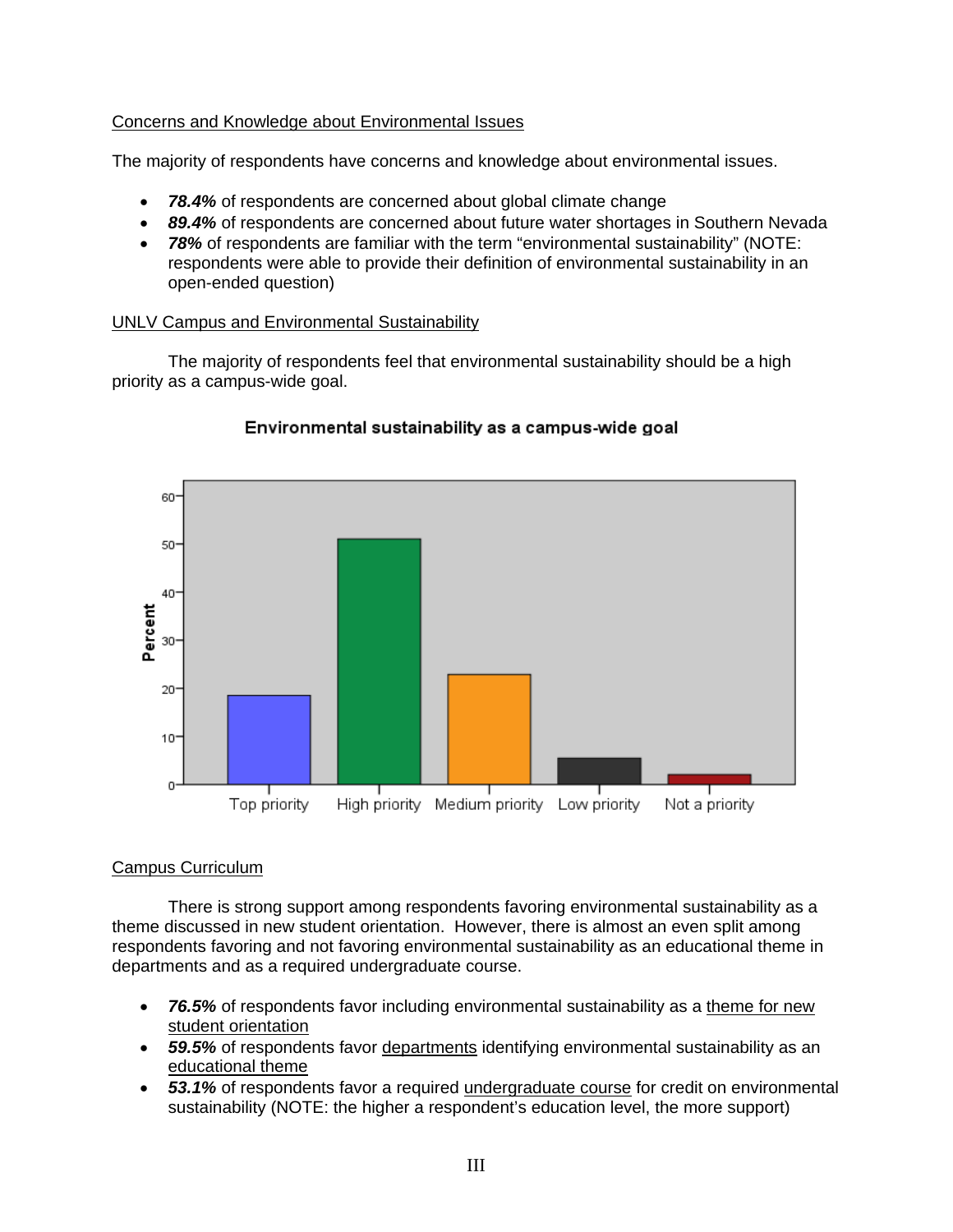## Campus Operations

 Most respondents feel that UNLV is currently meeting its responsibility in recycling and desert landscaping, whereas there is about an even split among respondents who feel that UNLV is currently meeting and not meeting its responsibility in green building design and water conservation. However, the majority of respondents feel that UNLV is not currently meeting its responsibility in greater use of renewable energy.

- *77.1%* of respondents agree that UNLV is currently meeting its responsibility in "recycling"
- *74.8%* of respondents agree that UNLV is currently meeting its responsibility in "desert landscaping"
- *50.4%* of respondents agree that UNLV is currently meeting its responsibility in "green building design"
- *49.9%* of respondents agree that UNLV is currently meeting its responsibility in "water conservation"
- *36.8%* of respondents agree that UNLV is currently meeting its responsibility in "greater use of renewable energy"

### Rebel Recycling

 Overall, the majority of respondents are familiar with the UNLV recycling program and show support for recycling on campus, which also suggests that recycling has a meaningful impact on Southern Nevada's environment.

- *79%* of respondents are familiar with the UNLV recycling program
- 75.1% of respondents agree that it is easy to find the appropriate recycling containers on campus
- *95.1%* of respondents agree that people on campus would recycle more if every trash can had recycling bins next to them
- 85.5% of respondents agree that the money and effort UNLV puts into recycling has a meaningful impact on Southern Nevada's environment

## Environmental Values (NEP scale)

The final results are based on inferential statistical analyses showing statistically significant relationships (p<.05) among respondents' characteristics and their environmental values. The 15-item NEP scale determines level of pro-environmental attitude. By using a step-wise model, ordinary least squares regression was used to determine significant relationships. The following information was found:

- Graduate students are more likely to have pro-environmental values than undergraduate students
- Female respondents are more likely to have pro-environmental values than male respondents
- Non-Caucasian respondents are more likely to have pro-environmental values than Caucasian respondents